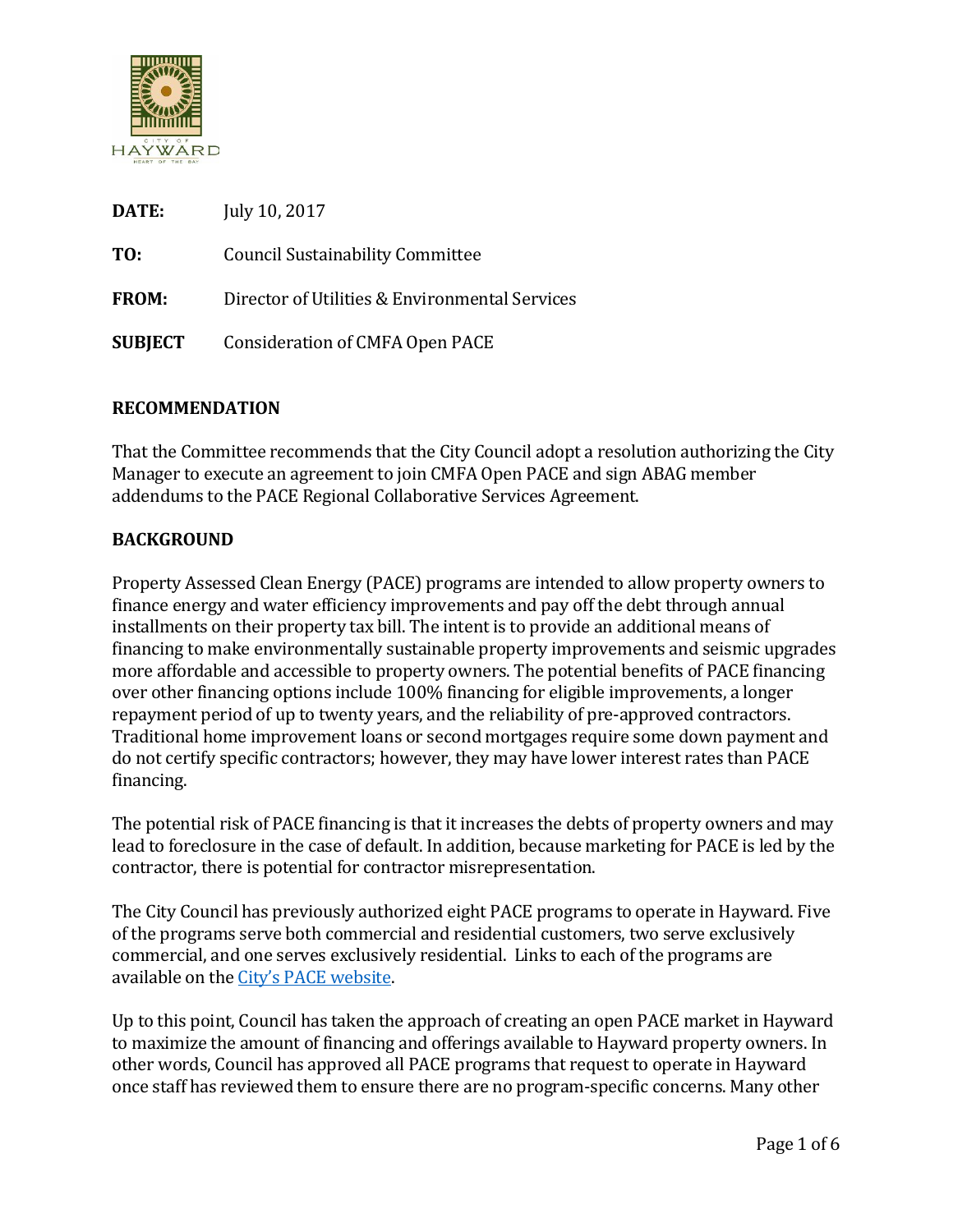Bay Area jurisdictions have taken the same approach, including Fremont, Oakland, San Leandro, and Berkeley.

The last PACE report to the Committee was on January 9, 2017.

## **DISCUSSION**

## Consideration of CMFA Open PACE

One of the purposes of this report is to present an additional Open PACE program to the Committee for consideration. Over the past several months, California Municipal Finance Authority (CMFA) Open PACE has contacted City staff and elected officials to state their interest in operating in Hayward. CMFA Open PACE is currently operating in over eighty California jurisdictions, mostly in Southern California. In the Bay Area, Berkeley and Fremont have joined and San Francisco is currently considering joining.

CMFA Open PACE is the same model as California Statewide Communities Development Authority (CSCDA) Open PACE, which the City has already joined. Both are Joint Powers Authorities (JPAs) that select specific PACE providers to administer their PACE financing programs. The model is considered "open" because once a municipality has joined the JPA, they can be served by any PACE programs that the JPA reviews and decides to sponsor.

If Council does join CMFA Open PACE, then any future PACE programs sponsored by CMFA will also be authorized to operate in Hayward. However, if the City does not want to authorize a program, then it can choose to opt out of individual programs at any point in the future.

CMFA Open PACE currently sponsors these four PACE Programs:

- BluePACE commercial only
- Structured Finance commercial only
- OnPACE Energy Solutions commercial only
- Energy Efficient Equity (E3) residential only

Staff has reviewed the three commercial-only programs, BluePACE, Structured Finance, and OnPACE Energy Solutions, and found that they each have very similar terms, interest rates, and consumer protection measures as existing PACE commercial programs in Hayward.

Staff spent additional time vetting Energy Efficiency Equity (E3) because it is a residential program and staff is sensitive to the fact that residential customers may be less knowledgeable than commercial customers when it comes to financing programs. Of the over 300 PACE projects in Hayward so far, approximately 95% have been residential. Staff does not have program-specific concerns about E3's program, which is similar to the other residential PACE programs in Hayward. A few areas where E3 stands out:

 E3 offers slightly lower interest rates than other PACE programs in certain instances. For example, they have a 4.99% rate for a five-year repayment term for customers with a good credit profile.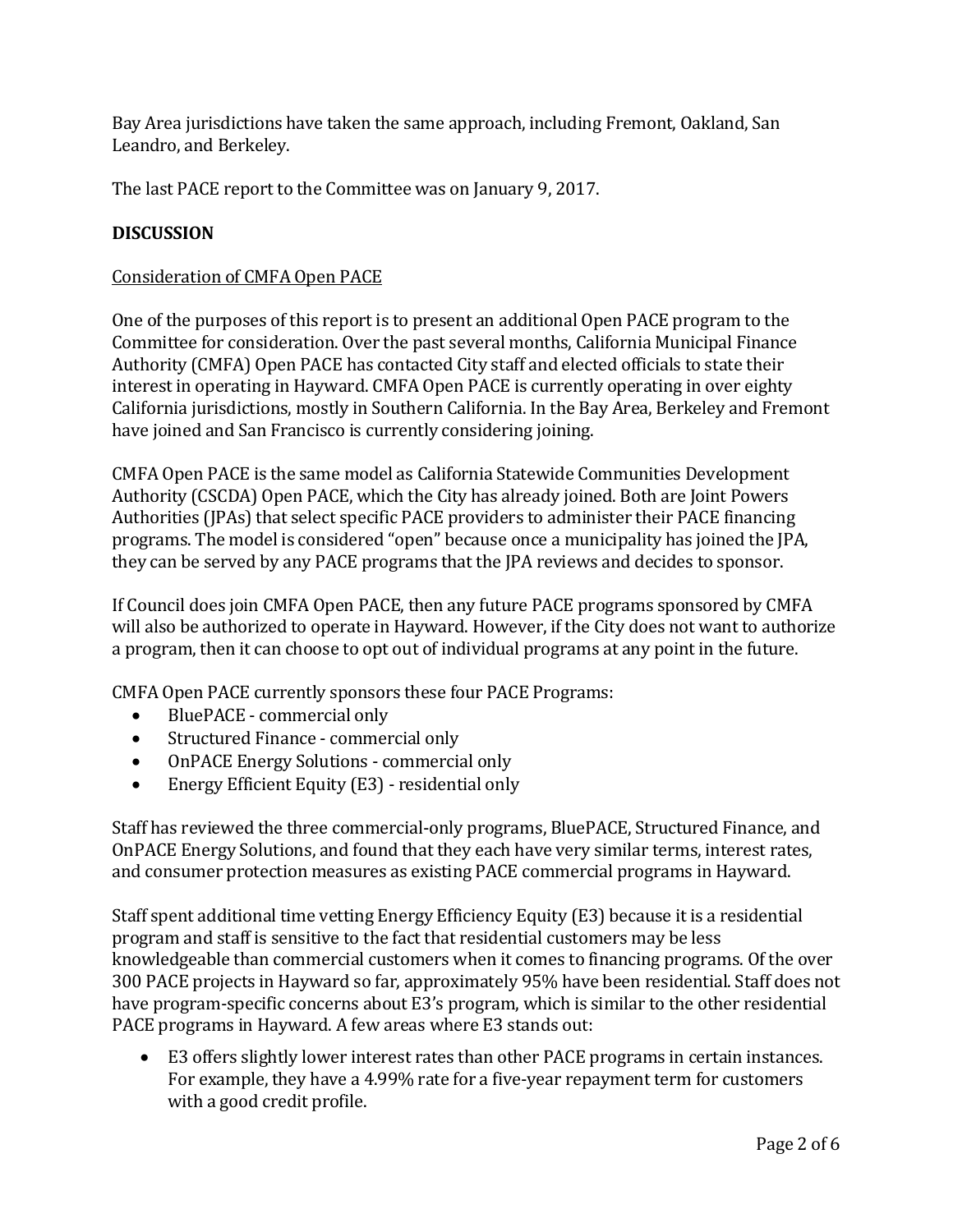- E3 has all their contractors sign a repurchase agreement to protect homeowners from contractor fraud and program misrepresentation.
- E3 uses BBB ratings and Yelp reviews as part of their contractor screening.
- E3 requires homeowners to have the household income necessary to pay back the assessment, in addition to the industry standard equity requirements (many PACE programs do not have an income requirement).
- Like other PACE programs, E3 allows property owners to borrow up to 96.5% of the equity in their home.

#### Mitigating Risks Related to an Open PACE Market

As with most financing mechanisms, PACE programs can present risks to consumers. In particular, PACE carries the risk of contractor fraud or misrepresentation of financing terms. Because the industry is new, the laws regulating the industry continue to evolve. States and the Federal government are still debating which types of regulations will best protect consumers without unnecessarily hindering the growth of the PACE industry.

The State of California requires PACE programs to complete a degree of contractor screening and training. In addition, the State passe[d AB 2693](https://leginfo.legislature.ca.gov/faces/billTextClient.xhtml?bill_id=201520160AB2693) in September 2016, which requires specific disclosure guidelines consistent with the federal Consumer Financial Protection Bureau's [Know Before You Owe](http://www.consumerfinance.gov/know-before-you-owe/) disclosures. In a parallel effort, the Obama administration and HUD (FHA) announced in July 2016 that the FHA would back mortgages with PACE liens for its programs for veterans and low-income property owners. HUD released [consumer](http://www.housingwire.com/articles/37571-fha-to-begin-insuring-mortgages-with-pace-loans)  [protection requirements](http://www.housingwire.com/articles/37571-fha-to-begin-insuring-mortgages-with-pace-loans) that PACE assessments must meet for the property to qualify for FHA insurance (it is not yet clear if this will change with the Trump administration).

Staff has not received any concerns or complaints from Hayward community members since the launch of PACE. The State of California monitors most PACE programs, including E3, through its California Alternative Energy and Advanced Transportation Financing Authority (CAEATFA). The Authority administers the State's Loss Reserve program, which makes first mortgage lenders whole for losses if a PACE lien is in foreclosure. To date, CAEATFA has not received any claims on the loss reserve. CAEATFA collects statewide information on PACE participation, which can be found at[: http://www.treasurer.ca.gov/caeatfa/pace/activity.asp](http://www.treasurer.ca.gov/caeatfa/pace/activity.asp)

*ABAG Regional Collaborative Services Agreement:* In addition, the Association of Bay Area Governments (ABAG) has created a Regional Collaborative Services Agreement (RCSA) with residential PACE programs to improve transparency and reporting standards. Commercial PACE programs were not included in the RCSA because they tend to be highly customized, have built-in protections (e.g. lender consent), and the transactions do not lend themselves to standardization. Most of the residential PACE programs operating in the Bay Area have signed the RCSA, including E3. RCSA features include: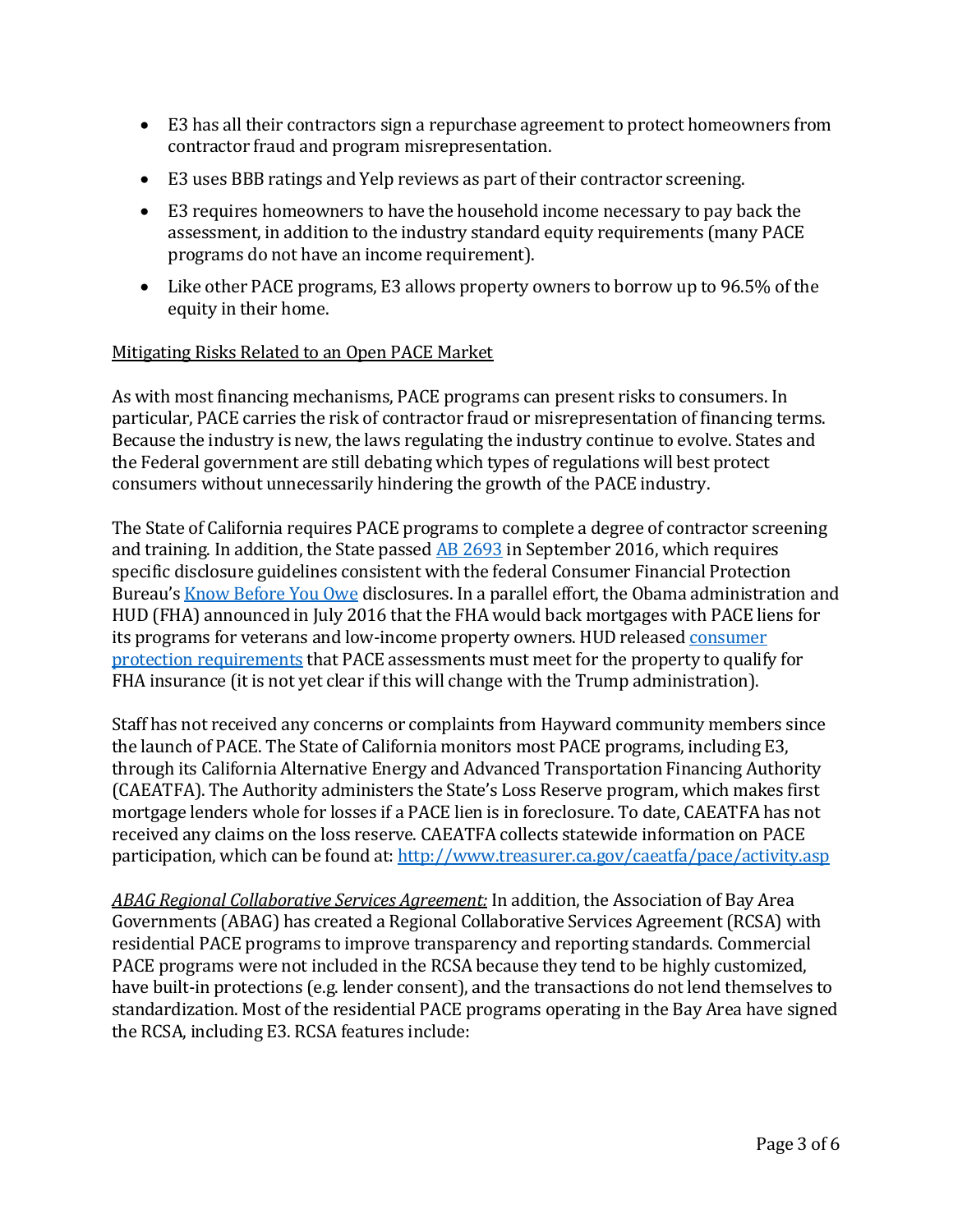- Designates ABAG as the liaison regarding implementation of the Agreement
- Requires all residential PACE programs to have clearly visible disclosures regarding the Federal Housing Finance Authority's (FHFA) policies on residential PACE programs
- Requires all residential PACE programs to participate in the State's PACE Loss Reserve
- Requires data sharing between the RPP's and local governments to monitor program performance locally and improve reporting
- Clarifies that RPP's are responsible for negligence in administering PACE programs

Cities can sign individual member addendums to the ABAG RCSA with the residential PACE programs that they have approved to operate in their jurisdiction. The purpose of these addendums is to ensure the PACE providers are aware that the City will hold the providers accountable to the terms of the RCSA. Staff is recommending that the Committee recommends that Council pass a resolution authorizing the City Manager to sign member addendums to the ABAG Regional Collaborative Services Agreement.

*PACE in the News:* There have been anecdotal cases reported by local news outlets of PACE contractors misrepresenting financing terms to customers. In these cases, the related PACE program has removed the contractor from its list of certified contractors and has refused to finance the proposed work. In some cases, the PACE program has assisted the homeowners with claims against the contractor. There have been no reports with verifiable data of systematic contractor misrepresentations or a growth in customer dissatisfaction with PACE. However, staff is aware that these scenarios are possible and is monitoring the news.

The Kern County Board of Supervisors recently voted to disband their PACE programs after groups of realtors voiced their concerns. The heated testimony at their meetings included many voices on both sides. Each side offered anecdotal evidence of PACE benefits and potential downsides of PACE financing, but no data showing trends. There are approximately 2,500 properties with PACE assessments in Kern County.

The California State Assembly is currently considering **SB-242** (Skinner), which passed in the Senate on May 30, 2017. This bill expands on the consumer protection rules that were passed by the State in 2016, including requiring PACE program administrators to record an oral confirmation that the property owner has reviewed key terms of the contract.

In addition, the California State Senate is currently considering [AB-271](https://leginfo.legislature.ca.gov/faces/billTextClient.xhtml?bill_id=201720180AB271) (Galgiani), which passed in the Assembly on May 30, 2017. This bill authorizes the county tax collector to direct the county auditor to remove delinquent PACE installments from the tax roll so they do not accrue penalties. Delinquent property taxes can accrue higher penalties than other types of delinquent payments and come with greater risks. Proponents of this bill claim that it removes the incentives for PACE lenders to profit from the penalty provision of the property tax collection system.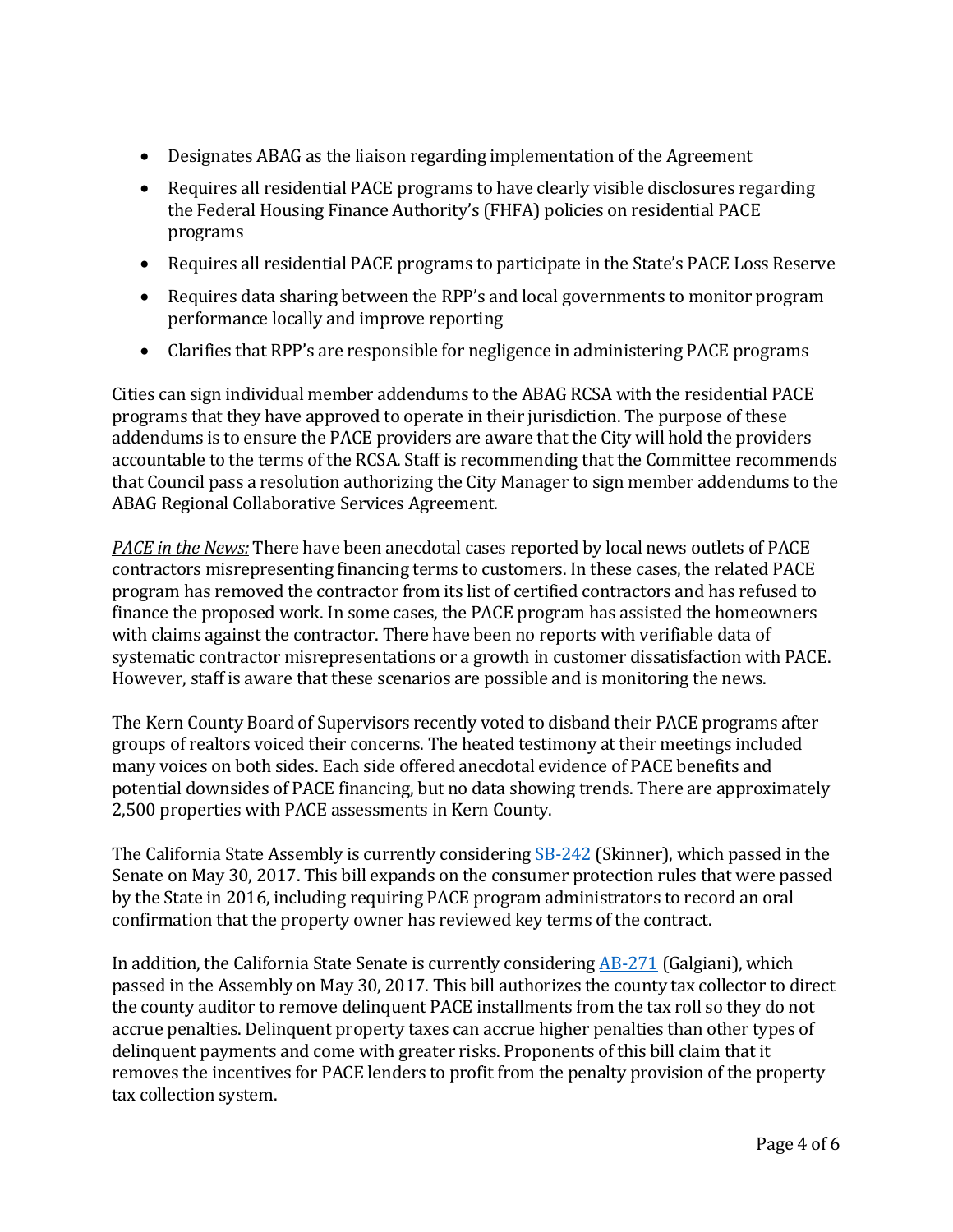The US Senate is currently considering a Republican-sponsored bill titled the [Protecting](https://www.congress.gov/bill/115th-congress/senate-bill/838) [Americans from Credit Exploitation \(PACE\) Act.](https://www.congress.gov/bill/115th-congress/senate-bill/838) This bill is being backed by the Mortgage Bankers Association and the California Association of Realtors. The bill would require PACE issuers to follow the same regulations and disclosures as banks and mortgage lenders. The PACE industry is opposing this bill, claiming it would be overly burdensome and harm the industry. The bill is also being opposed by Natural Resources Defense Council and the Rocky Mountain Institute.

# **FISCAL AND ECONOMIC IMPACTS**

Participation in PACE programs does not impact the General Fund or any City funds. PACE programs use private sector capital to provide property owners with funding.

The primary economic benefit of allowing an open PACE market in Hayward is that it increases the total amount of financing available to Hayward property owners for improvements. This also increases the total debts carried by property owners who choose to take part, which creates potential economic risks. In the worst case, cost savings may not materialize as predicted and the owners could end up owing more than they can afford, which could result in increased foreclosures. However, this has not been the experience of PACE programs up to this point. On the contrary, most PACE programs claim that the default rates of their property owners are lower than nationwide averages, which is reflected by the fact that there have been zero claims on the State's loss reserve to date.

# **SUSTAINABILITY FEATURES**

*Energy:* Access to PACE funding enables solar photovoltaic installations and energy efficiency upgrades – both of which reduce the community's reliance on fossil fuels.

Air: Access to PACE funding enables energy efficiency upgrades, which may reduce the use of wood-burning stoves/fireplaces and related emissions.

*Water:* Access to PACE funding enables water upgrades, which reduce Hayward's per capita water consumption.

*Seismic:* Access to PACE funding enables seismic upgrades, which will increase structures' resiliency after an earthquake.

# **NEXT STEPS**

- 1. If the Committee recommends that Council adopt a resolution authorizing the City Manager to join CMFA Open PACE and sign ABAG addendums to the RCSA, then staff will bring a resolution to Council in early fall.
- 2. If the Committee recommends that Council pass a resolution authorizing the City Manager to sign ABAG addendums to the RCSA, then staff will bring a separate